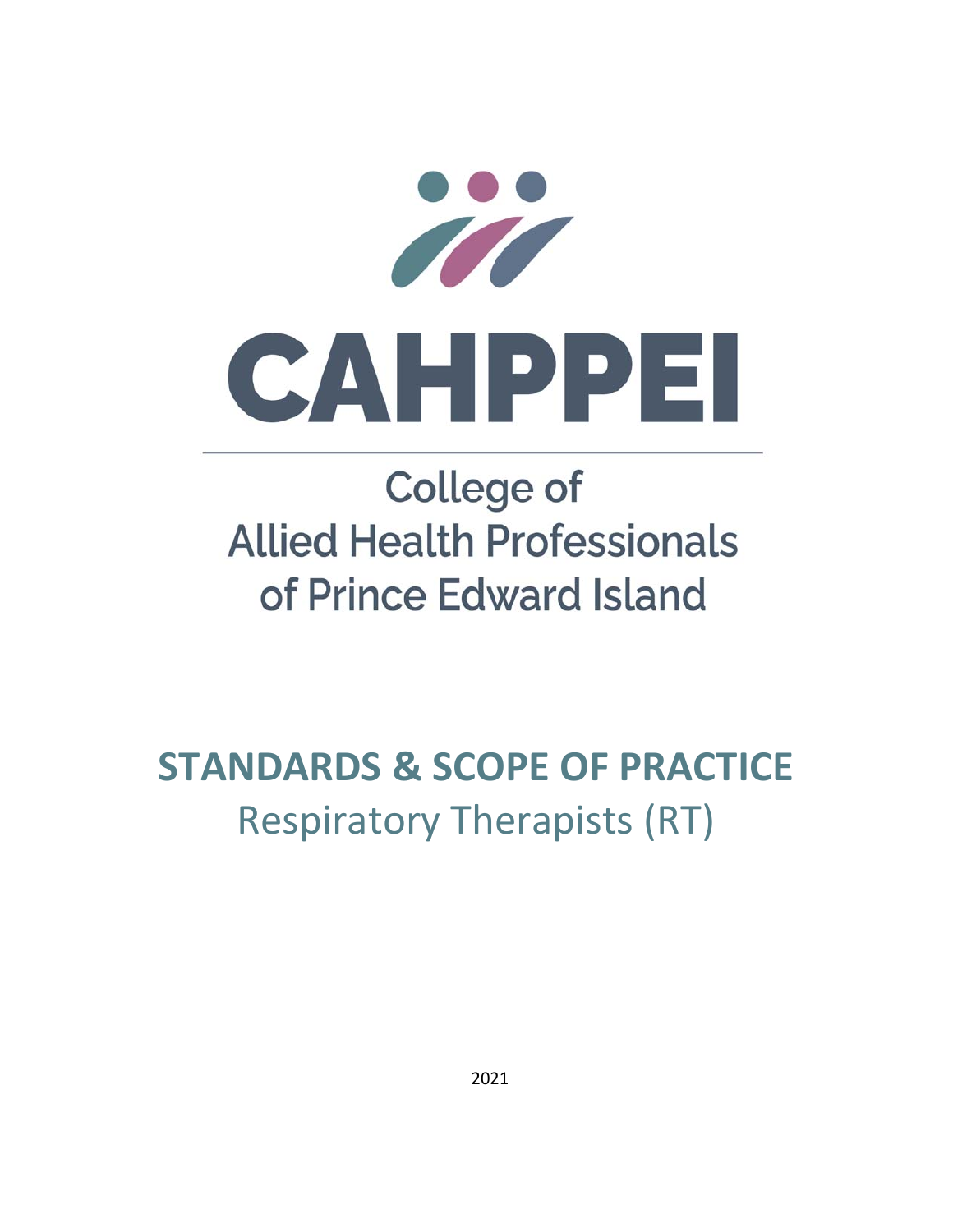## **Table of Contents**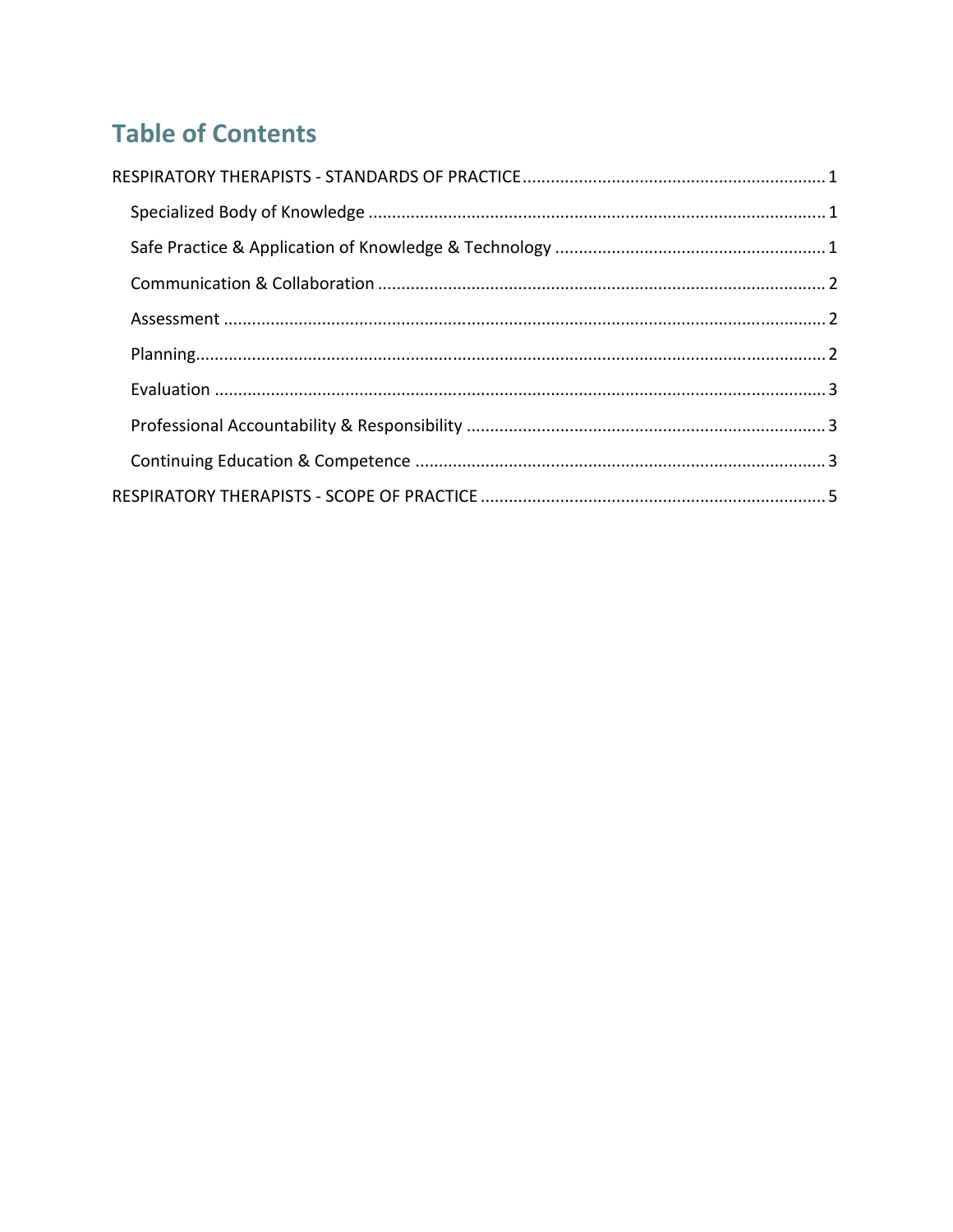## **RESPIRATORY THERAPISTS ‐ STANDARDS OF PRACTICE**

#### **Specialized Body of Knowledge**

- Respiratory therapists possess a specialized body of knowledge and base the performance of their duties on respiratory therapy theory and practice.
- Respiratory therapists are essential members of the healthcare team and assume a variety of roles in different areas of practice, such as clinical, education, health promotion, management, research, administration and consulting.
- Respiratory therapists practice independently, interdependently and collaboratively and may practice within legislated professional regulations.

#### **Safe Practice & Application of Knowledge & Technology**

- Respiratory therapists safely and effectively apply their skills, knowledge and judgement based on the needs of their patients.
- Respiratory therapists are committed to quality outcomes and intervene so as to contribute to the best possible outcomes for their patients.
- Respiratory therapists who are involved with technical procedures must do so in accordance with any regional, provincial or manufacturer standards or recommendations. These procedures must incorporate best practice standards and should be research based.
- Respiratory therapists, in consultation with peers, relevant others, equipment manuals and CSA guidelines shall select, operate and maintain equipment to provide safe, effective care.
- Respiratory therapists ensure that all equipment is appropriately cleaned, disinfected or sterilized and is properly maintained and calibrated by trained personnel.
- Respiratory therapists will notify and discuss with the physician if he or she feels the ordered therapy/diagnostic procedure is inappropriate for the patient's condition. The respiratory therapist may refuse to perform such therapy/diagnostic procedure if they feel that it is detrimental to the patient. Such refusal must be made clear to the physician and be documented.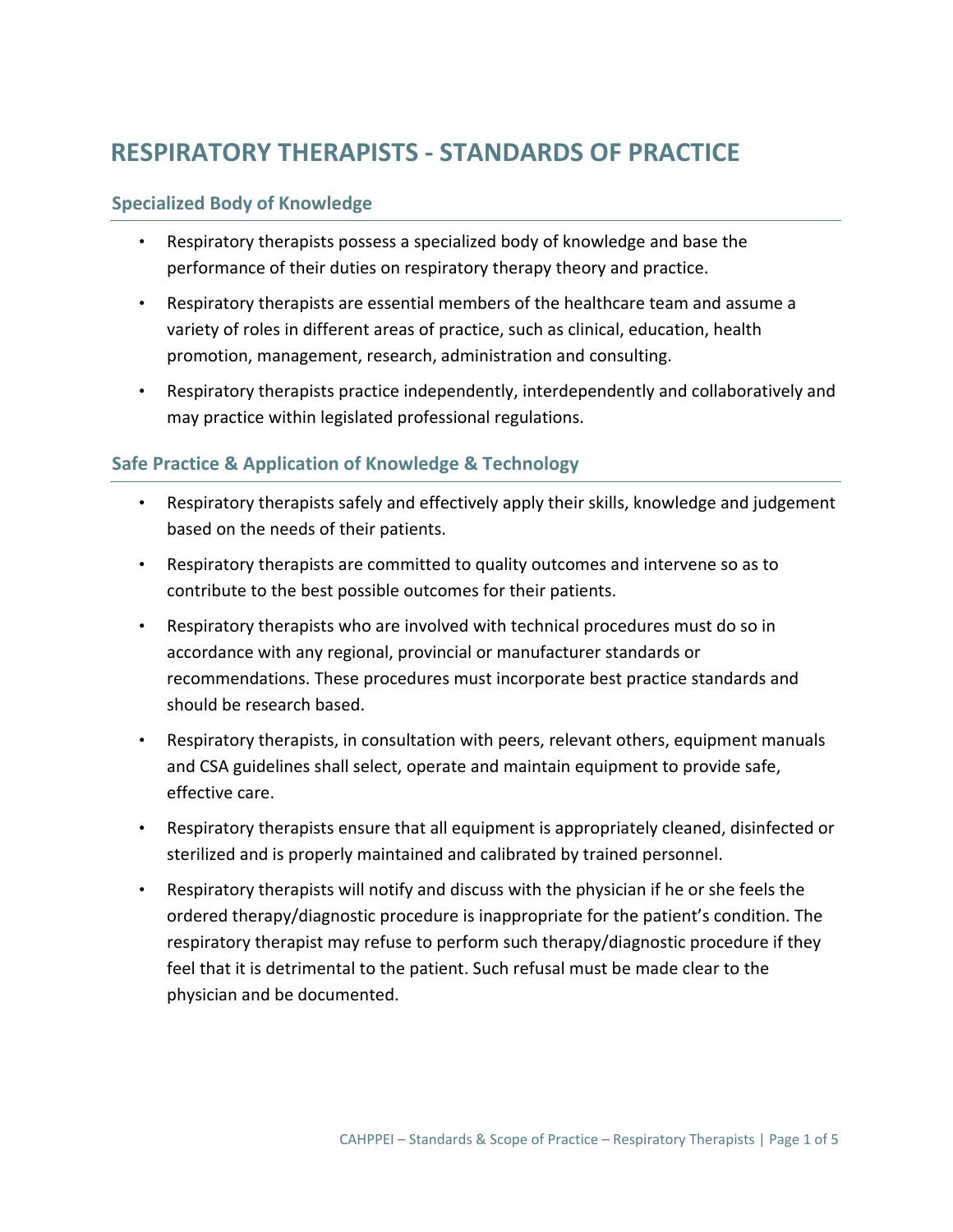#### **Communication & Collaboration**

- Respiratory therapists shall understand the objective of the ordered therapy/diagnostic procedure and will clarify with the physician if necessary.
- Respiratory therapists will inform the patient of the therapy/diagnostic procedure that will be performed, respecting the personal and legal rights of the patient including the right to informed consent and refusal of treatment.
- Respiratory therapists will maintain effective communication with members of the healthcare team regarding the patient's status and progress.
- Respiratory therapists will institute immediate supportive measures and notify relevant members of the healthcare team in the event of deterioration of the patient's condition.
- Respiratory therapists will document all information relevant to the provision of care as per organizational policies and procedures.

#### **Assessment**

- Respiratory therapists will determine the initial clinical status of the patient and ensure the ordered therapy/diagnostic procedure is consistent and correct for the patient's condition.
- Respiratory therapists will collect data from the patient, the patient's family, member of the healthcare team, health records and reference material to identify the patient's level of function as well as relevant risks affecting and factors contributing to the patient's health.

#### **Planning**

- Respiratory therapists will develop and implement the plan of care in collaboration with members of the healthcare team.
- Respiratory therapists use evidence-based knowledge in selecting strategies and interventions.
- Respiratory therapists select strategies and interventions according to their effectiveness, efficiency and suitability in relation to the goals of the plan, and ensure that the goals of the plan are appropriate for each patient.
- Respiratory therapists will maintain, modify or discontinue the plan in consultation with members of the healthcare team.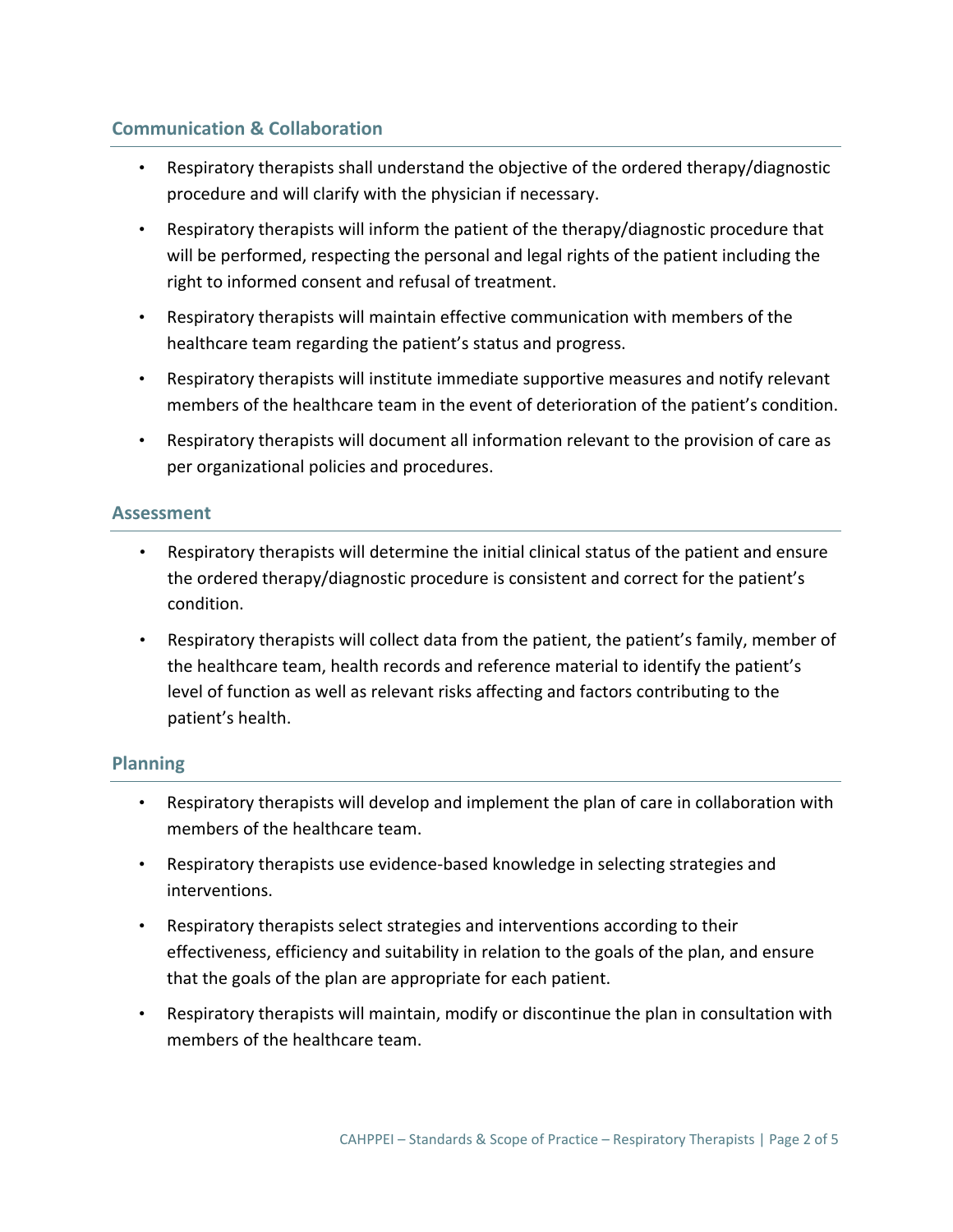#### **Evaluation**

- Respiratory therapists will evaluate the effectiveness of strategies and interventions by comparing actual outcomes to anticipated outcomes.
- Respiratory therapists will use the results of the evaluation to improve policies and procedures in respiratory therapy practice related to patient care.
- Respiratory therapists will evaluate his/her performance of individual procedures and overall practice.

#### **Professional Accountability & Responsibility**

- Respiratory therapists are accountable for meeting the ethical and legal requirements of the profession of respiratory therapy.
- Respiratory therapists shall follow sound scientific procedures and promote ethical behavior in practice and in research.
- Respiratory therapists shall demonstrate behavior that reflects integrity and compassion, support objectivity and fosters trust in the profession and its professionals.
- Respiratory therapists shall report unsafe practice or professional misconduct of a peer or other healthcare worker to appropriate authorities.
- Respiratory therapists will provide care without discrimination on any basis, with respect for the rights and dignity of all individuals.
- Respiratory therapists shall refrain from indiscriminate and unnecessary use of resources, both economic and natural, in their practice of the profession.
- Respiratory therapists promote disease prevention and wellness.
- Respiratory therapists promote the growth of the profession and present a positive image of respiratory therapy to the community.

#### **Continuing Education & Competence**

- Respiratory therapists are committed to life‐long learning to upgrade their knowledge and skills in order to keep their practice current.
- Respiratory therapists shall assume responsibility for maintaining competence in their practice of respiratory therapy and shall seek opportunities for professional growth.
- Respiratory therapists shall acknowledge limitations in their knowledge, skills or judgement and will function within those limitations.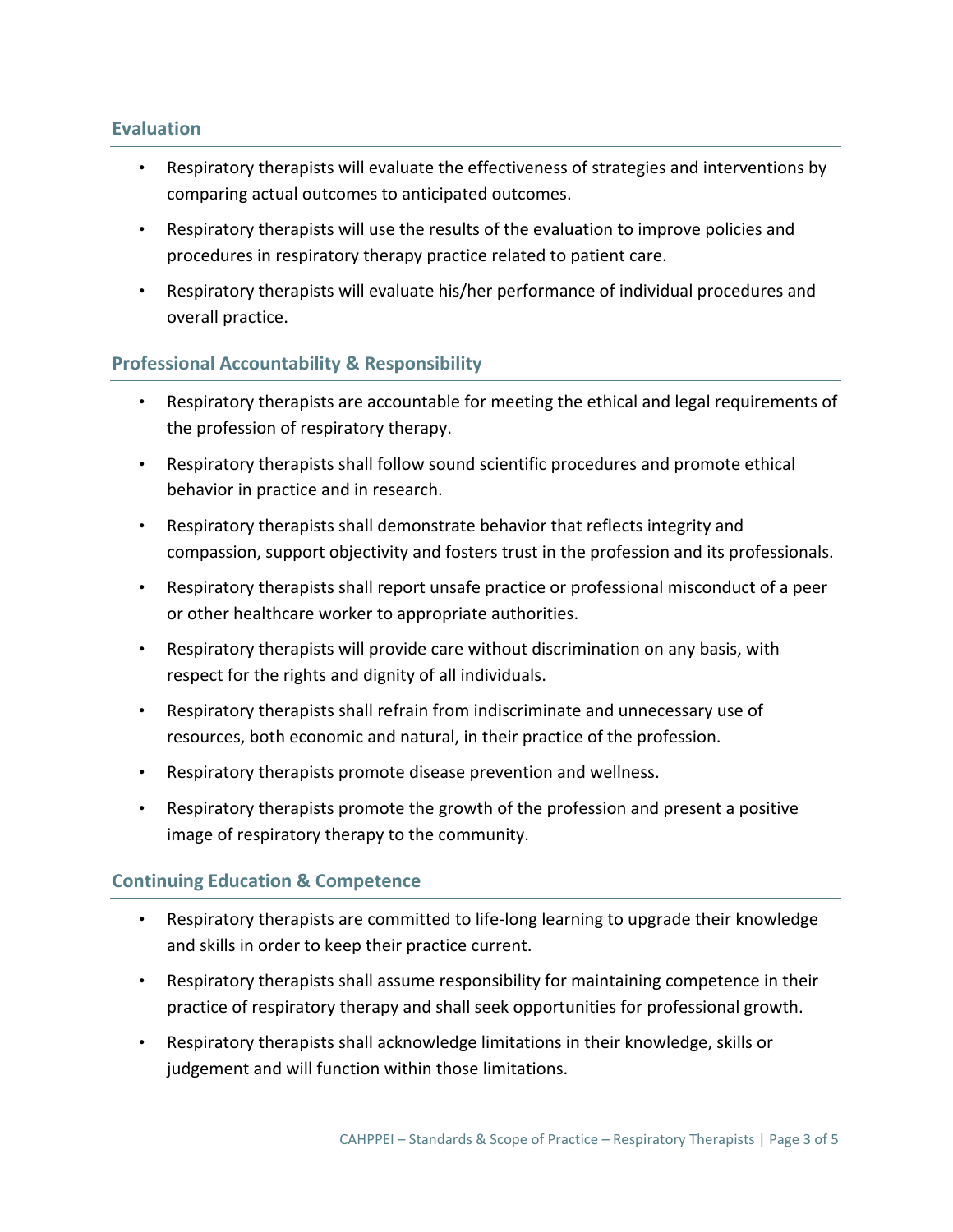• Respiratory therapists strive for excellence in the profession by participating in, and promoting the use of self‐assessment tools as well as obtaining feedback from appropriate others in order to determine and improve their knowledge, skills and judgement.